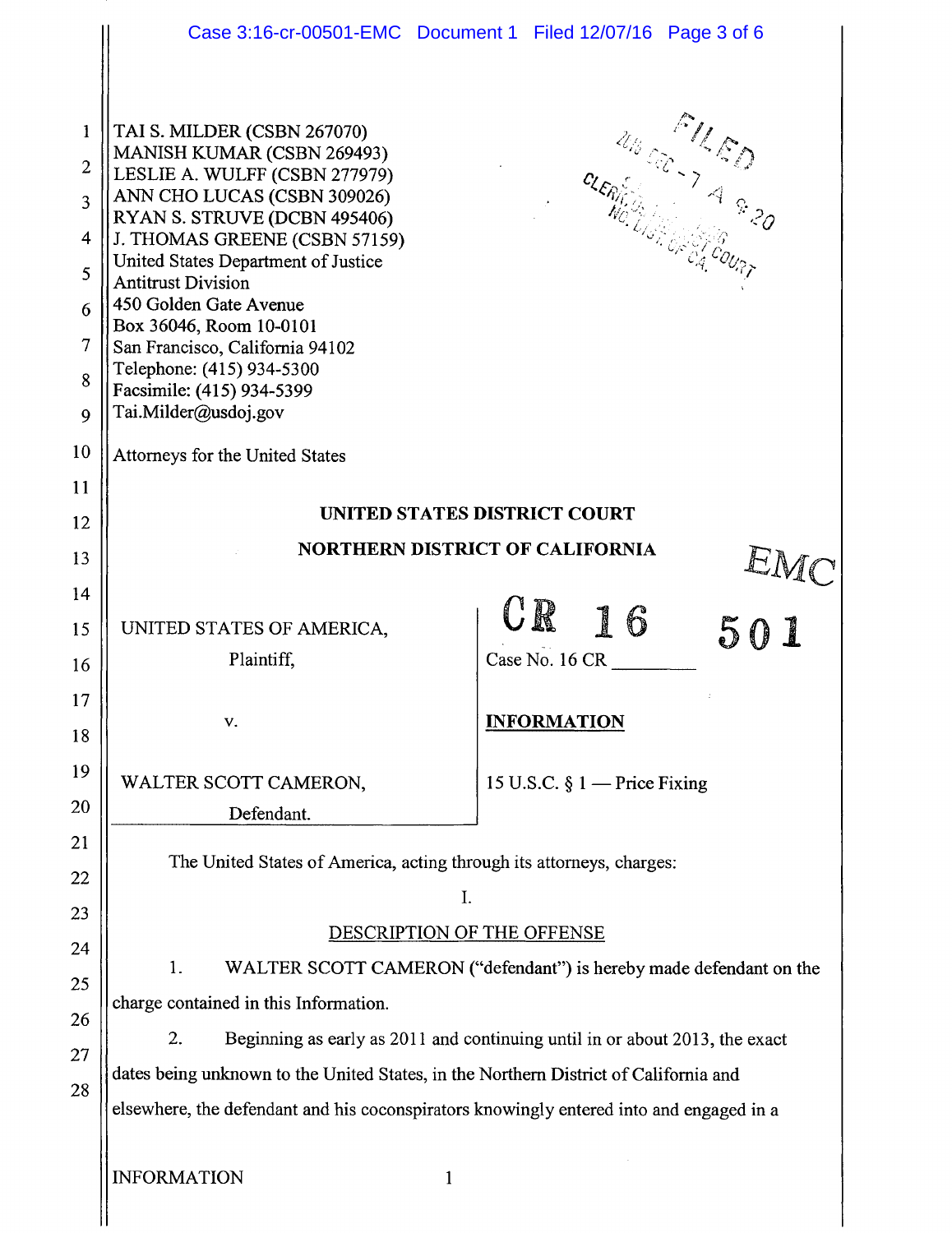# Case 3:16-cr-00501-EMC Document 1 Filed 12/07/16 Page 4 of 6

1 2 3 4 combination and conspiracy to fix, raise, and maintain the prices of packaged seafood sold in the United States. The combination and conspiracy engaged in by the defendant and coconspirators was an unreasonable restraint of interstate commerce in violation of Section 1 of the Sherman Antitrust Act (15 U.S.C. § 1).

3. The charged combination and conspiracy consisted of a continuing agreement, understanding, and concert of action among the defendant and coconspirators, the substantial terms of which were to fix, raise, and maintain prices of packaged seafood.

4. Packaged seafood includes shelf-stable tuna fish.

#### ll.

## DEFENDANT AND COCONSPIRATORS

5. During the time period covered by this Information, the defendant was a resident of New Jersey and a citizen of the United States. From at least as early as June 2007 until at least as late as October 2016, the defendant was employed by Company A as a Senior Vice President of Sales.

6. Company A, an unindicted coconspirator company, is an entity organized and existing under the laws of Delaware and with its principal place of business in San Diego, California.

18 19 20 7. During the period covered by this Information, Company A was a producer of packaged seafood and was engaged in the sale of packaged seafood in the United States and elsewhere.

8. Various business organizations and individuals, not made defendants in this Information, participated as coconspirators in the offense charged in this Information and performed acts and made statements in furtherance of it.

9. Whenever in this Information reference is made to any act, deed, or transaction of any business organization, the allegation means that the business organization engaged in the act, deed, or transaction by or through its officers, directors, employees, agents, or other  $\sqrt{2}$ 

28

5

6

7

8

9

10

11

12

13

14

15

16

17

21

22

23

24

25

26

27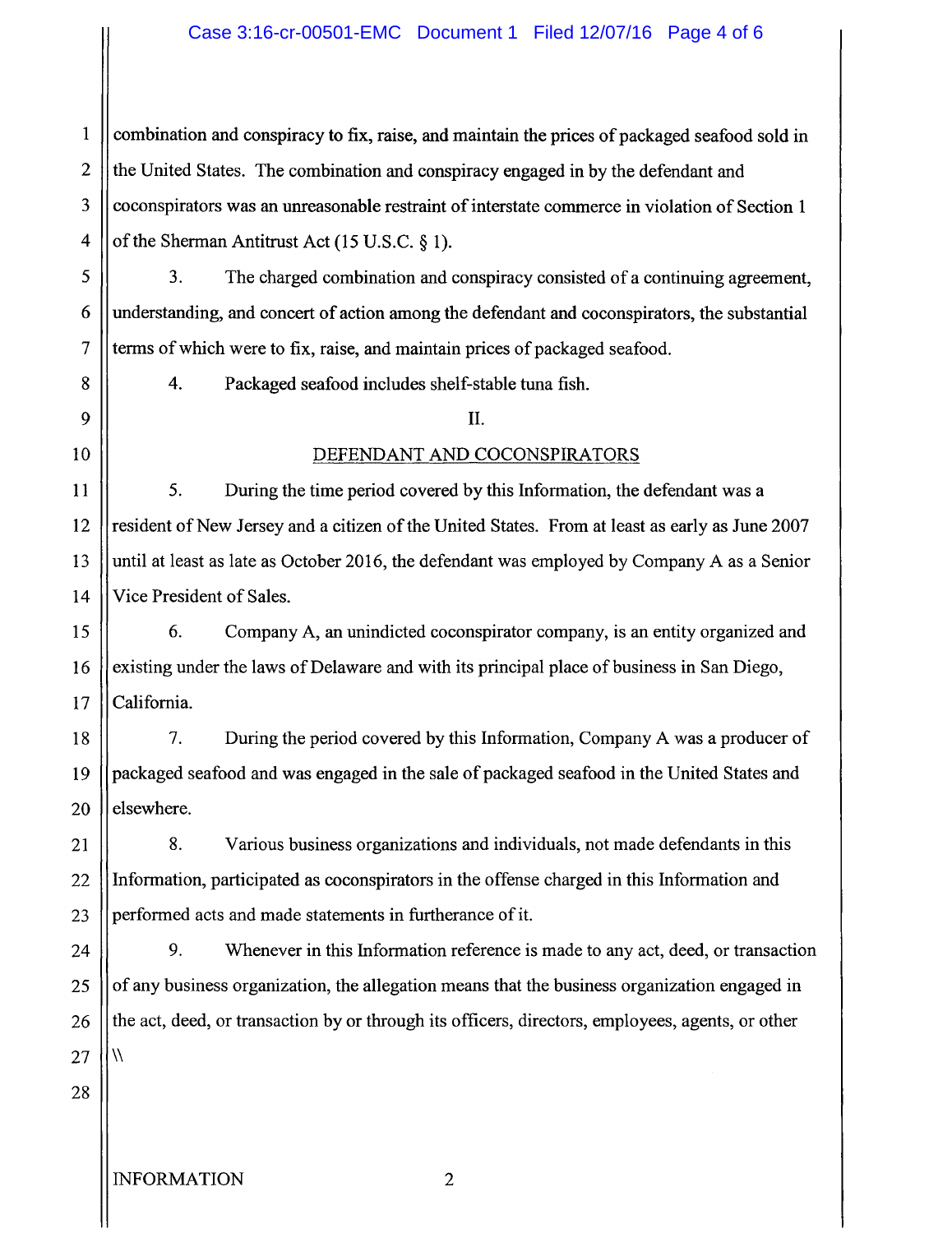1 2 3 4 5 6 7 8 9 10 11 12 representatives while they were actively engaged in the management, direction, control, or transaction of its business or affairs. III. MEANS AND METHODS OF THE CONSPIRACY 10. For the purpose of forming and carrying out the charged combination and conspiracy, the defendant and his coconspirators did those things that they combined and conspired to do, including, among other things: a. engaged in conversations and discussions and attended meetings with representatives of other major packaged-seafood-producing firms; b. agreed and reached mutual understandings during these conversations, discussions, and meetings, to fix, raise, and maintain the prices of packaged seafood sold in the United States; and

13 14 c. negotiated prices and issued price announcements for packaged seafood in accordance with the agreements and mutual understandings reached.

#### IV.

# TRADE AND COMMERCE

11. During the period covered by this Information, packaged seafood sold by the defendant and one or more of the coconspirator firms, and equipment and supplies necessary to the production and distribution of packaged seafood, as well as payments for packaged seafood, traveled in interstate commerce.

12. During the period covered by this Information, the business activities of Company A and its coconspirators in connection with the sale of packaged seafood were within the flow of, and substantially affected, interstate commerce.

 $\sqrt{}$ 

 $\sqrt{}$ 

 $\sqrt{}$ 

 $\sqrt{2}$ 

15

16

17

18

19

20

21

28  $\sqrt{ }$